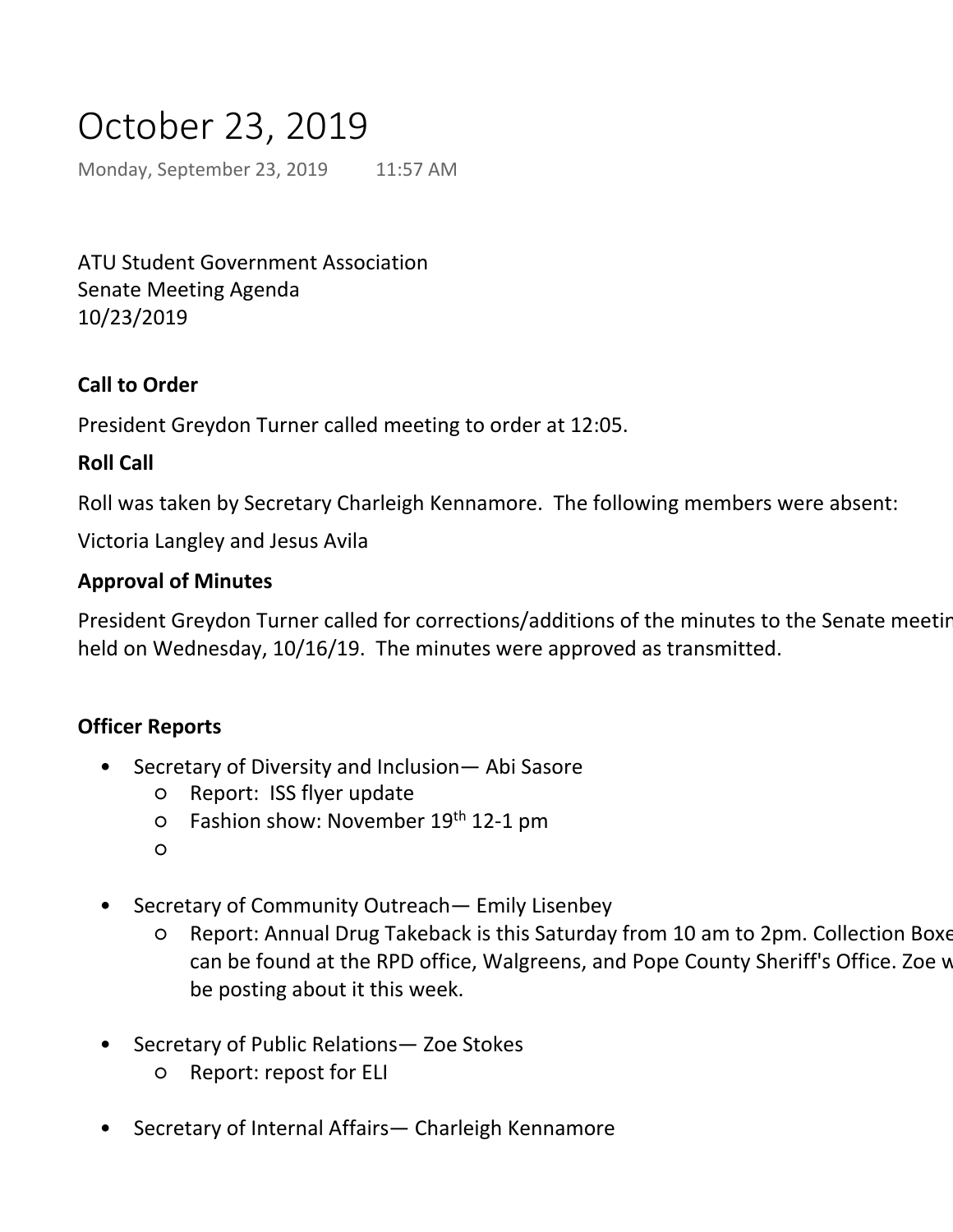er<br>I

 $2S$  $\mu$ ill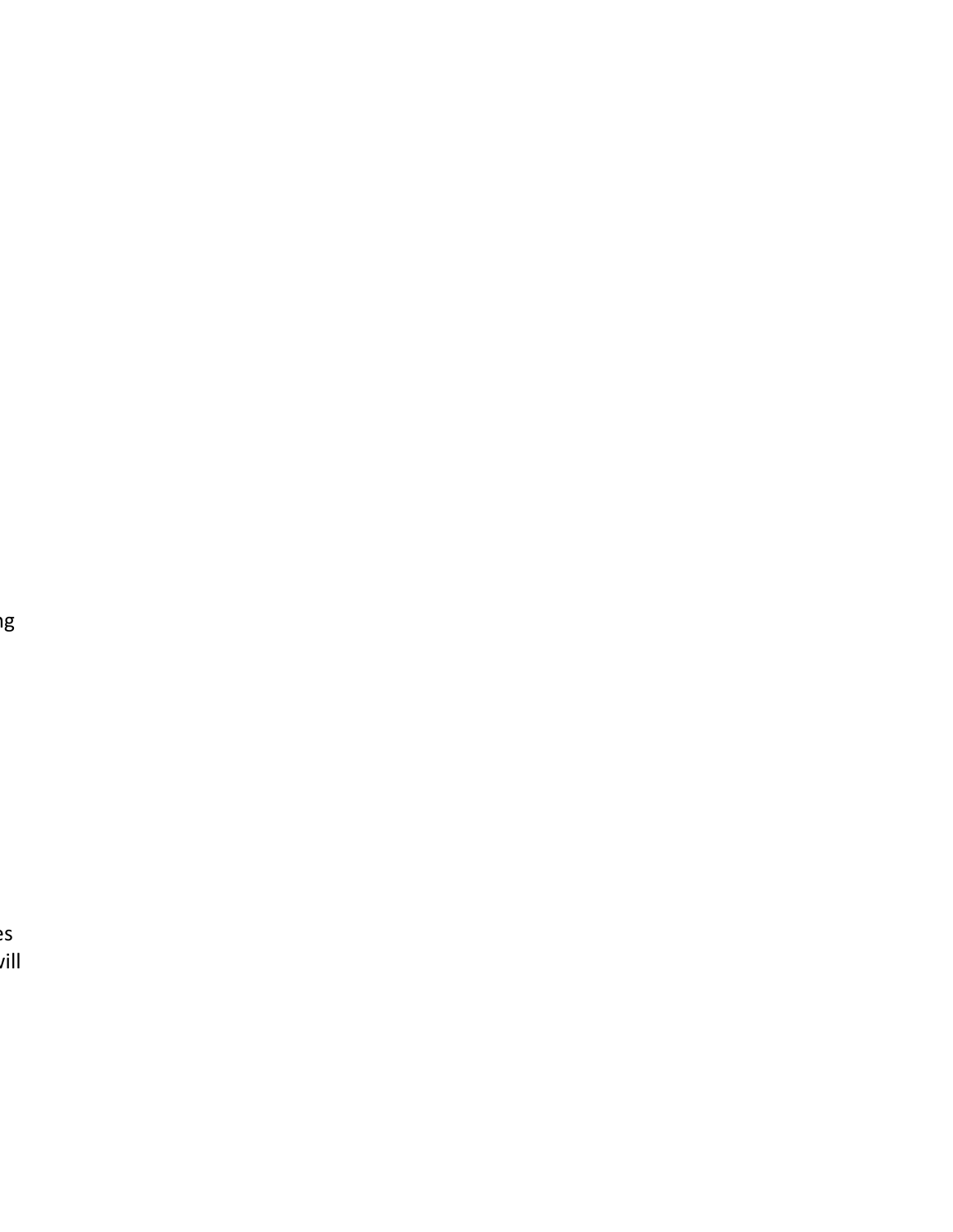- Secretary of Public Relations— Zoe Stokes •
- Secretary of Internal Affairs— Charleigh Kennamore •
	- Report: No report

 $\mathcal{L}^{\text{max}}_{\text{max}}$ 

- Secretary of Student Development— Jacob Loomis  $\bullet$ 
	- Report: ○
		- We had 45 people register to vote
		- ELI is tomorrow (Oct. 24)
- Secretary of Finance and Administration— Bailey Fowler •
	- Report:
	- Updated balance: \$10,600.33 as of 10/23/19
- Vice President— Noah Tidmore •
	- Report:  $\Omega$ 
		- **•** Jerry Day is today after meeting
		- **.** I emailed Linda Berkins about a changing table in Baztech woman restroom
		- **Thank you Michael, Hannah, and Dakota for sending in your dean** reports
		- **.** I will be giving Chief Mcmillen the Psafe appreciation resolution next week
		- Architect, can we get a spot for Albert in the paper?
		- Soccer goal is to be put on the lawn of the old Critz building
	- Committee reports:  $\circ$ 
		- Jerry:
		- Spirit: Moonlight Madness (intro to basketball season) Nov. 4<sup>th</sup> 7-9pm - free pizza, games, knockout competition, dance competition, and prizes
		- Traffic and Safety: No Report
		- Recycling: Met with CEC last week, recycling bin test in M Street
		- **•** Food: Food Survey(concerns and preferences)
			- Slim updates(safety issue should be reopened today or tomorrow) •
- President— Greydon Turner •
	- Report:  $\overline{O}$ 
		- Congratulate Brittany and Payton for getting 22 people registered to vote.

Jerry Day is today so please go to the bell tower after meeting, and